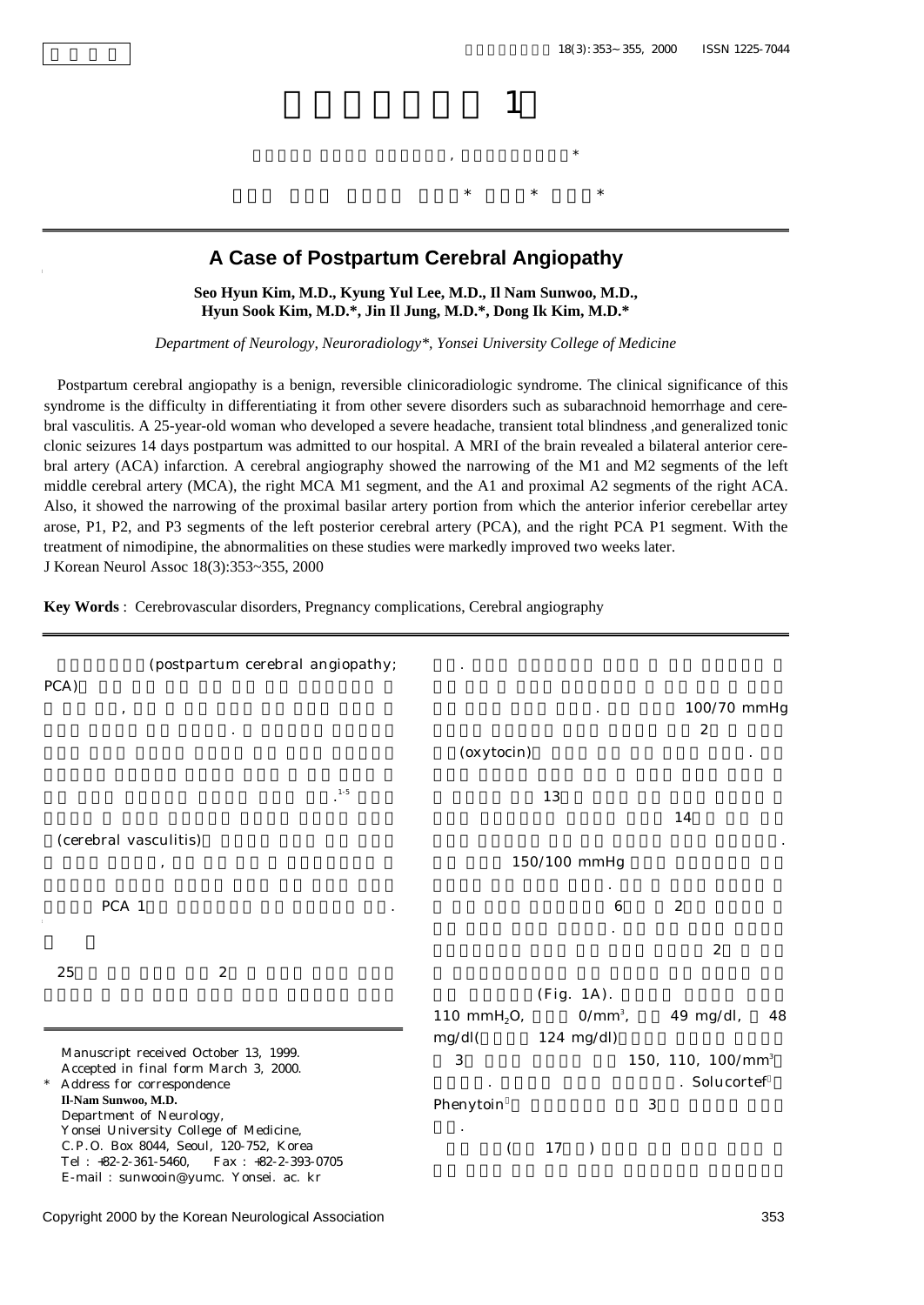

**Figure 1.** Axial T2 weighted MRI performed 2 days after onset shows bilateral frontal lobe high-signal intensity lestions (A). MRI 4 days later, shows markedly decreased high-signal intensity lesions (B)



**Figure 2.** Left vertebral artriogram performed 4 days after onset, anterioposterior views, shows multiple segmental narrowing of arteries (A). 19 days later, marked improvement (B) is seen.

|                                              |    | 150/90  |              |               |            |  |
|----------------------------------------------|----|---------|--------------|---------------|------------|--|
| mmHg                                         |    | ESR     |              | $(Fig. 2A)$ . | 21         |  |
| 16 mm/hr, protein C 167%, protein S 85%,     |    |         |              |               |            |  |
| antithrombin III 123%, VDRL (-), RF 20 IU/ml |    |         |              |               | (Fig. 1B). |  |
| , CRP 1.87 mg/dL, ANA (-), ANCA (-)          |    |         | nimodipine 2 | $\cdot$       | 35         |  |
|                                              |    | 2(18)   |              |               |            |  |
|                                              |    |         |              |               |            |  |
| M1, M2                                       |    | M1      | (Fig. 2B).   |               |            |  |
| A <sub>1</sub><br>,                          | A2 | $\cdot$ |              |               |            |  |
|                                              |    | $\cdot$ |              |               |            |  |
| P1, P2, P3                                   |    | P1      |              |               |            |  |
|                                              |    |         |              |               |            |  |